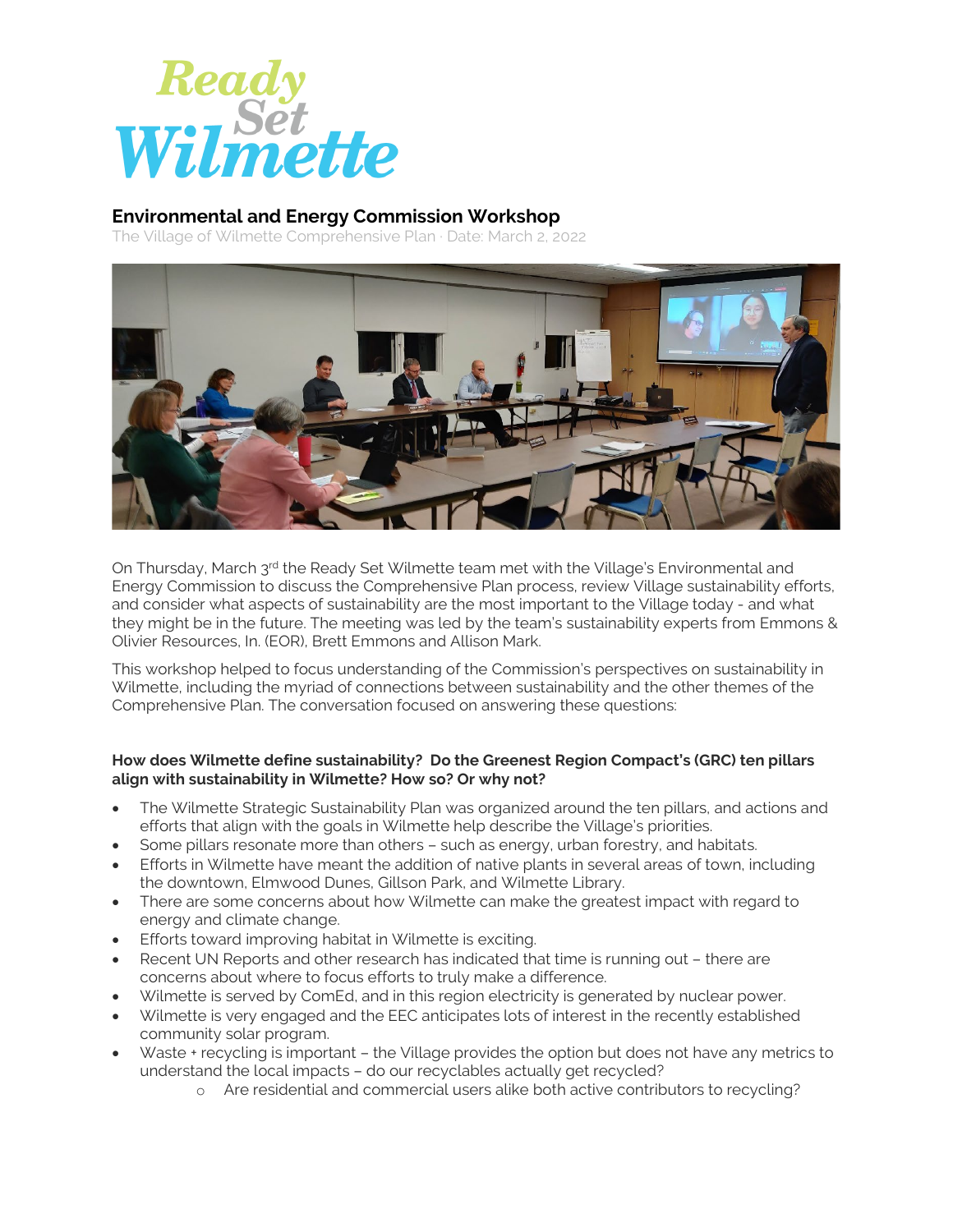- The Village Center Plan focused on enhancing transit-oriented development and that has been implemented through several new developments since adoption.
- Sustainability also means affordability can we, as a community, afford to make changes and keep them up over the long term? If not, those actions are not sustainable economically…
- Sustainability and active transportation are inherently linked.

## **On which pillars is Wilmette doing well? Where does the Village need to improve?**

- WELL: Recycling efforts
- WELL: Water drinking water and stormwater management
- WELL: High community support and interest today, compared to the past.
- WELL: Bikeability and walkability plans were just adopted to make improvements; implementation of the plan is the next step.
- IMPROVEMENT: Habitat and land use awareness is slowly building about the need to protect natural habitats, species, benefits of dark skies, native plantings…
- IMPROVEMENT: Electric vehicles (EVs) interest and adoption of EVs is growing, but more is needed to foster and enable infrastructure to allow a greater transition.
- IMPROVEMENT: Transportation and the use of Public Transit Wilmette has really good access, but usage is minimal. This is also driving the reduction of service which in turn reduces usage.
- IMPROVEMENT: Bike and pedestrian supportive infrastructure, such as bike storage throughout the community.
- IMPROVEMENT: Better integration of sustainability themes with Village efforts, such as reducing conflicts, e.g. encouraging lighting for safety while also promoting dark skies.
- IMPROVEMENT: Stormwater management and impervious surfaces are directly correlated. Many residential demolitions of smaller homes have resulted in new larger homes, reducing the stock of more affordable starter homes and adding impervious surfaces.
- IMPROVEMENT: Zoning regulations often seem to contradict sustainability efforts need more alignment.

## **What are your thoughts on community support?**

- There seems to generally be support for moving forward on sustainability initiatives and efforts, but concrete actions are needed to help steer residents.
- The community solar program is already very popular.
- New residents are looking for a walkable community.
- More and more gardens are including native plants.
- There was lots of support for the sustainability plan.
- The Village supports preservation and historical charm, including the brick streets and streetlights.
- We own our source of water.
- Village intends to hire a full-time sustainability coordinator.